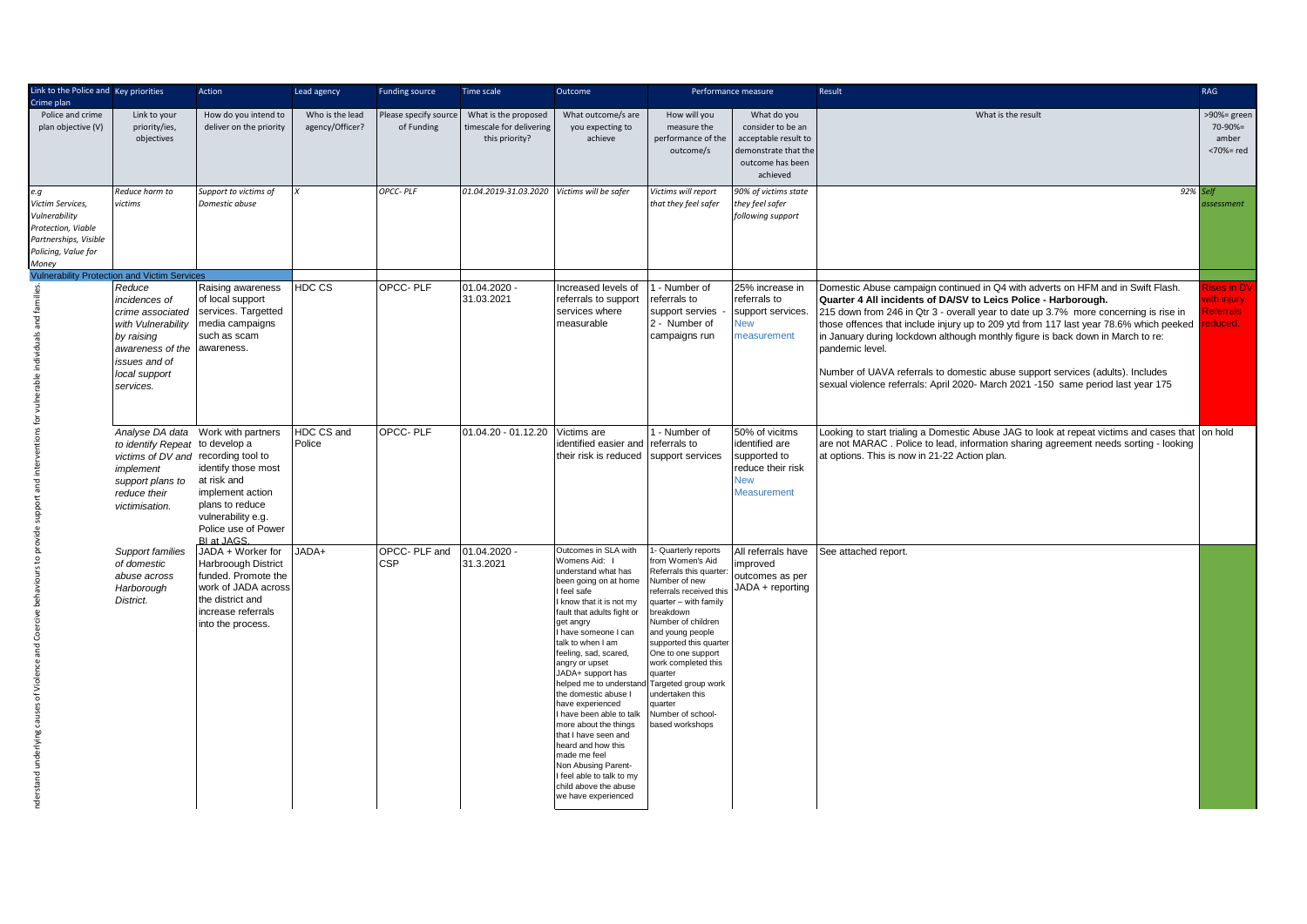| Priority one :People:                               | Analyse violent<br>crime data to<br>address trends<br>and locations for<br>violent crime<br>offences.                                                      | Work with partners<br>to identify the trends<br>and locations for<br>Violent offences and<br>deal with these at the<br>JAG.                                                                                                                                                                                   | Police                                        |                       | 01.04.2020 - 31.0         | Reduction in<br>violence offences in<br>key locations                  | 1-People record<br>that violent crime<br>is a lower concerr<br>in yearly Survey.<br>2. Reduction in<br><b>Violent Crime</b>                          | . Yearly survey<br>shows lower<br>concern<br>2.10% Reductior<br>in violent crime<br>Measured by<br>Police Crime data | Qtr 4 ytd Violence With Injury figures up to 494 from 392 + 26%<br>Violence Without Injury ytd figures down to 1029 from 1062 - 3.1% The percentage<br>increase seen could be accounted for by the changes in recording practices of what<br>counts as Violence with Injury. These changes were introduced in October 2019 and<br>became more apparent in March 2020 when the dedicated decision maker team was<br>expanded and began re-classifying recorded crimes, which explains the large increase<br>seen in Violence with Injury offences throughout the Current YTD. These increases<br>have been seen force-wide and are not specific to Harborough.<br>PCC Community Safety Survey results showed that Violent Crime wasn't the most<br>experienced or witnessed crime mentioned by those completeing the survey with only<br>25% stating this. Results of the survey showed: 85% feel safe at home in my local area<br>during the day<br>69% feel safe at home in my local area at night<br>81% feel safe outside in my local area during the day<br>45% feel safe outside in my local area at night |     |
|-----------------------------------------------------|------------------------------------------------------------------------------------------------------------------------------------------------------------|---------------------------------------------------------------------------------------------------------------------------------------------------------------------------------------------------------------------------------------------------------------------------------------------------------------|-----------------------------------------------|-----------------------|---------------------------|------------------------------------------------------------------------|------------------------------------------------------------------------------------------------------------------------------------------------------|----------------------------------------------------------------------------------------------------------------------|-----------------------------------------------------------------------------------------------------------------------------------------------------------------------------------------------------------------------------------------------------------------------------------------------------------------------------------------------------------------------------------------------------------------------------------------------------------------------------------------------------------------------------------------------------------------------------------------------------------------------------------------------------------------------------------------------------------------------------------------------------------------------------------------------------------------------------------------------------------------------------------------------------------------------------------------------------------------------------------------------------------------------------------------------------------------------------------------------------------------|-----|
|                                                     | Work with<br>Partners to<br>identify through<br>Jag's high risk<br>to reduce<br>exploitation[1],<br>lines.                                                 | Work with Partners<br>to develop a<br>recording tool to<br>identify those most<br>vulnerable people at risk and develop<br>action plans to<br>reduce vulnerability.<br>MDS, and county - Turning Point - to<br>create a link for rapid<br>treatment<br>intervention for<br>anyone involved in<br>county lines | HDC CS                                        |                       | 01.04.2020<br>31.03.2021  | People who are at<br>risk are identified<br>and they feel<br>supported | 1 - Number of<br>people identified<br>and sucessfully<br>reduced their risk                                                                          | 50% of identified<br>people have a<br>lower risk of<br>exploitation New<br>neasurement                               | 12 VP cases discussed at JAGs this quarter (some rolling over from previous quarter)<br>wide range of issues, but most include mential ill health of victim or perpetrator, and<br>also concerns about use of drugs or affect that drug users in the area have on victim.<br>One hoarding case and also a possible cuckooing.                                                                                                                                                                                                                                                                                                                                                                                                                                                                                                                                                                                                                                                                                                                                                                                   |     |
|                                                     | To increase the<br>number of<br>individuals<br>experiencing<br>difficulties with<br>substances<br>engaging in<br>treatment through<br><b>Turning Point</b> | Awareness raising of Turning Point<br>service in District                                                                                                                                                                                                                                                     |                                               |                       | 01.04.2020-<br>31.03.2021 | Number of<br>Treatment<br>interventions around<br>County Lines -       | through the<br>provision of<br>NDTM's data<br>which will outline<br>those coming into<br>treatment under<br>which substance<br>category and<br>when. | 20% increase in<br>treatment<br>numbers, also 5%<br>of those to be as<br>a result of county<br>lines interventions   | Turning Point have not experienced an increase in referrals by 20% as predicted and<br>actually those in treatment reduced by 1%. However there were two referrals for those<br>involved in county lines.<br>With a reduction in lockdown guidelines it is anticipated that referrals will increase to<br>meet the predicted 20%, especially in the areas of Alcohol and Non Opiates.<br>Turning Point will contact partner agencies to encourage referrals and also will look at<br>stronger county lines pathways with the Police.                                                                                                                                                                                                                                                                                                                                                                                                                                                                                                                                                                            |     |
| Link to the Police and Key priorities<br>Crime plan |                                                                                                                                                            | Action                                                                                                                                                                                                                                                                                                        | Lead agency                                   | <b>Funding source</b> | Time scale                | Outcome                                                                |                                                                                                                                                      | Performance measure                                                                                                  | Result                                                                                                                                                                                                                                                                                                                                                                                                                                                                                                                                                                                                                                                                                                                                                                                                                                                                                                                                                                                                                                                                                                          | RAG |
|                                                     | Visible Policing and Viable Partnerships                                                                                                                   |                                                                                                                                                                                                                                                                                                               |                                               |                       |                           |                                                                        |                                                                                                                                                      |                                                                                                                      |                                                                                                                                                                                                                                                                                                                                                                                                                                                                                                                                                                                                                                                                                                                                                                                                                                                                                                                                                                                                                                                                                                                 |     |
| a targeted way                                      | Work to reduce<br>the incidents of<br>ASB                                                                                                                  | Work with Partners<br>including Registered<br>Social Landlords to<br>share information and<br>messages to reduce<br>ASB from neighbours<br>whilst under<br>Government<br>restrictions                                                                                                                         | <b>HDC</b>                                    |                       | 01.04.2020<br>31.03.2020  | <b>Residential feel</b><br>supported by<br>Partners                    | Residents feel<br>happier about<br>where they live.<br>People believe the<br>council and<br>partners are<br>dealing with ASB                         | Reduction of 10%<br>of ASB cases<br><b>Measured By</b><br><b>Police Data and</b><br><b>Sentinel Case</b><br>studies  | ASB cases in this quarter are down on the previous quarter from 157 to 138. However<br>overall for the year cases rose by 56.9% due to the spike in the first two quarters of the<br>year. This is likely to be affected by calls regarding breaches of covid-19 regulations.<br>Mediation service that was employed was succesful ansd case was closed. Continue<br>to work closley with our Hsouing Associations and have monthly meetings.                                                                                                                                                                                                                                                                                                                                                                                                                                                                                                                                                                                                                                                                   |     |
| available powers and resour                         | Work to reduce<br>the incidents of<br>ASB-LRF-<br><b>Recover Cell</b><br>Action -<br><b>Education and</b><br><b>Early Years</b><br><b>Settings</b>         | Work with partners to<br>consider:<br>• A potential increase in<br>asb around:<br>oStudents travelling to<br>and from schools<br>oUnsupervised older<br>siblings left at home<br>oVulnerable students<br>who may struggle to re-<br>engage with the<br>education system                                       | <b>HDC and Think</b><br>Family<br>Partnership |                       |                           |                                                                        |                                                                                                                                                      |                                                                                                                      | Q1 correspondance sent to all senior schools to talk about safe use of parks and PSPO<br>and drug misuse. Q 2 - Schools reminded to ask students not to gather in parks in<br>groups of above 6. Entering into quarter 4 schools remain closed due to lockdown<br>measures. diotnal holiday. Emergency Cadets: Most activities on hold with the cadets<br>due to covid. There instructor has been staying in touch with the students. We have<br>had some purpose built storage installed at Market Harborough for their kit. We<br>continue to keep in tough with schools and all relevant messages are shared with them.                                                                                                                                                                                                                                                                                                                                                                                                                                                                                      |     |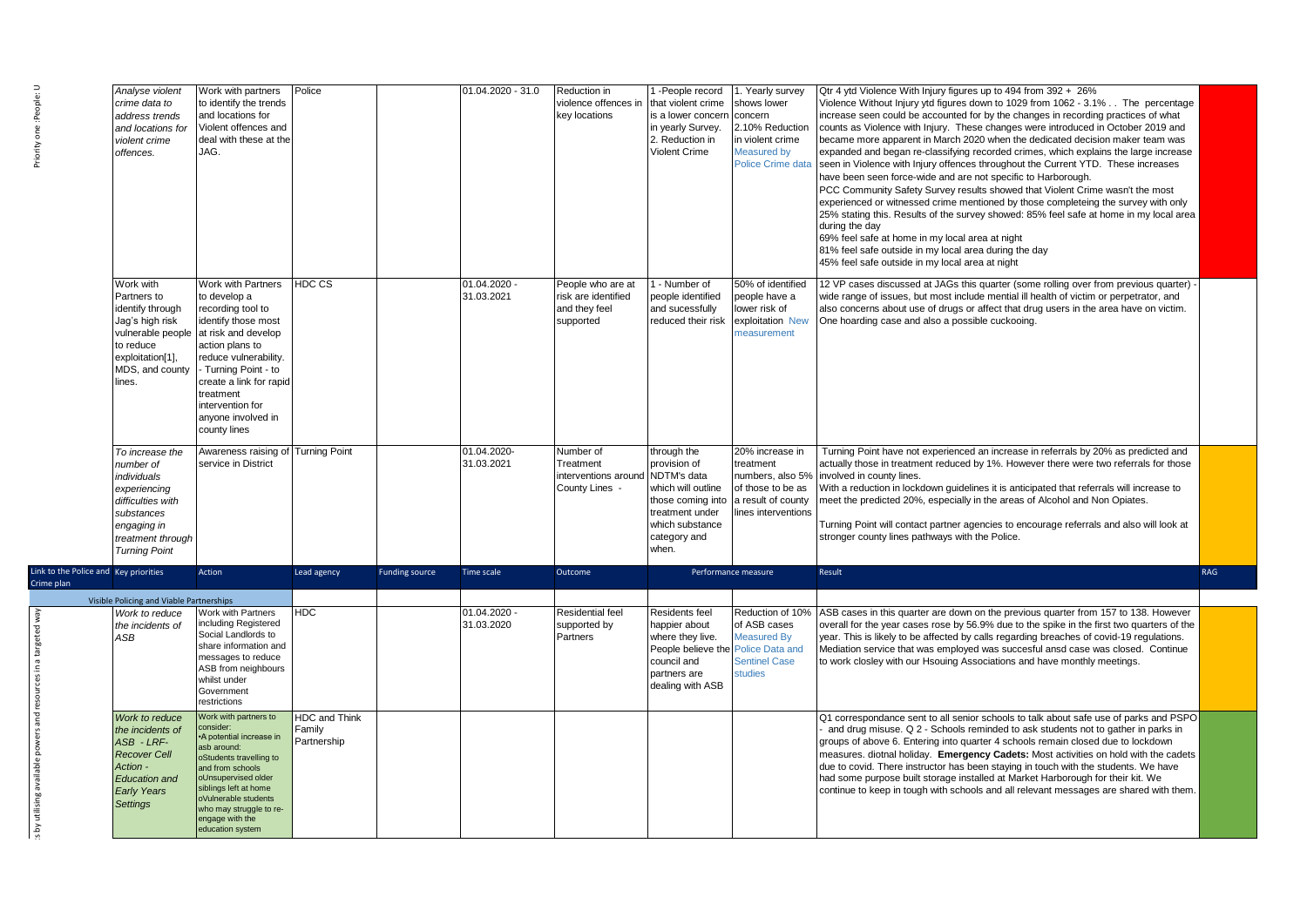| Work to reduce<br>the incidents of<br>ASB                                                                                                       | Consider use of re<br>-deployable CCTV<br>cameras to deter<br>and detect crime and<br>ASB in hotspot<br>locations.                                                                   | HDC                       | 01.04.2020 -<br>31.03.2021 | Residents feel safer<br>in their<br>neighbourhoods | Reduction in calls<br>around ASB once<br>camera has been<br>deployed                                   | 75% of cases<br>have sucessful<br>outcomes                                                                                                                                                                                                                      | Cameras being upgraded for 4G. Will be moving one camera to Housing Assocaition<br>block of flats when available due to compliants around drug use.                                                                                                                                                                                                                                                                                                                                                                                                                                                                                                                                                                                                                                                                                             |         |
|-------------------------------------------------------------------------------------------------------------------------------------------------|--------------------------------------------------------------------------------------------------------------------------------------------------------------------------------------|---------------------------|----------------------------|----------------------------------------------------|--------------------------------------------------------------------------------------------------------|-----------------------------------------------------------------------------------------------------------------------------------------------------------------------------------------------------------------------------------------------------------------|-------------------------------------------------------------------------------------------------------------------------------------------------------------------------------------------------------------------------------------------------------------------------------------------------------------------------------------------------------------------------------------------------------------------------------------------------------------------------------------------------------------------------------------------------------------------------------------------------------------------------------------------------------------------------------------------------------------------------------------------------------------------------------------------------------------------------------------------------|---------|
| Work with<br>Parishes to<br>reduce road<br>incidents<br>involving the<br>Fatal Four.                                                            | Develop an<br>approach to giving<br>Parishes information<br>and support to deal<br>with local issues.                                                                                | <b>HDCSP</b>              | 01.04.2020 -<br>31.03.2021 | Residents feel that<br>roads have become<br>safer. | Reduction in the<br>number of<br>casulties on the<br>roads measured<br>by LFRS                         | 10% reduction                                                                                                                                                                                                                                                   | RTCS Q1 Q2 Q3<br>2018/19 17 16 18<br>2019/20 18 17 36<br>2020/21 16 24 17<br>There have been no fatalities in these first 3 qtrs.  Data has been cross mapped the<br>police's data and there are no obvious black spots, however, the priority for RTC's in<br>the next financial year is likely to be around the main arterial routes from Leicester -<br>A426, A5199, A6 & A47. Plans on more than one occasion (stop & tell and a winter<br>vehicle health check campaign) which have been cancelled at the last minute due to<br>COVID 19.<br>SK - Fire Service:<br>RTCs Q4 2018/19 = 19<br>$2019/20 = 34$<br>$2020/21 = 13$<br>20/21 - 70 RTCs in total<br>- 1 x fatality, RTC A47 / Coplow lane, Billesdon.<br>- 51 x injured (5 at one incident)<br>- August was busiest month with 12 incidents.<br>Only 7 of these RTCs were on the M1 |         |
| Support police<br>and LA in<br>upholding and<br>raisina<br>awareness of<br>Government<br>restrictions on<br>gatherings and<br>social distancing | Use of<br>communications to<br>raise awareness of<br>quidelines and<br>breaches                                                                                                      | Police                    | 01.04.2020 -<br>31.12.2020 | Residents feel safer<br>in their<br>neighbourhoods | 1 - Number of<br>fines issued - 2 -<br>Number of<br>enforcement<br>activities                          | <b>NEW - Short</b><br><b>Term? Measure</b><br>the levels of<br>complaints?                                                                                                                                                                                      | Qtr 1 - 12 (Lockdown). Qtr 2 - 0 (Tier 2) Qtr 3 - 2 (Tier 3) Operation Impulse and then<br>Vulpine have been concentration on Four Es. However going into Qtr 4 fines will be<br>considered sooner. Full NTE plan includes ASB. Qtr 4 - 64 Tickets for Harborough<br>LPU.                                                                                                                                                                                                                                                                                                                                                                                                                                                                                                                                                                       |         |
| Reduction of<br>public order<br>offences related<br>to night time<br>economy                                                                    | To work with<br>Licencee's around<br>information<br>regarding Cocaine<br>use.<br>Continued support of<br>Street Pastors.                                                             | Turning Point /<br>police | 1.9.2020-31.3.2021         | Users of the night<br>time economy feel<br>safer   | 1 - Number of<br>Licencees doing<br>training $2 -$<br>Number of<br>interactions with<br>street pastors | Residents feel<br>safer in Town<br>Centres during the<br>hours of the night<br>time economy<br><b>Measured by</b><br><b>Police Crime Data</b><br>and Street<br>Pastors Data/<br><b>Annual community</b><br>safety survey.<br><b>Feedback from</b><br>licencees. | Training for licencess still on hold due to Covid restrictions. Pubwatch meetings not<br>happening, but hope to re-instate virtaul meetings in the future. StreetPastors not<br>working due to Covid. Public Order offences stayed relatively stable from 121 in Q1 to<br>126 in Q2.                                                                                                                                                                                                                                                                                                                                                                                                                                                                                                                                                            | on hold |
| <b>Reduction of</b><br>public order<br>offences related<br>to night time<br>economy - LRF<br><b>Recovery Cell</b><br>Action-                    | Ensure that there is<br>a plan in place for<br>the reopening of the<br>night time economy<br>to consider any<br>potential increase in<br>anti-social behaviour<br>and pubic disorder |                           |                            |                                                    |                                                                                                        |                                                                                                                                                                                                                                                                 | Full NTE Action Plan separate to this shared with LLR NTE group - Paul Hindson                                                                                                                                                                                                                                                                                                                                                                                                                                                                                                                                                                                                                                                                                                                                                                  |         |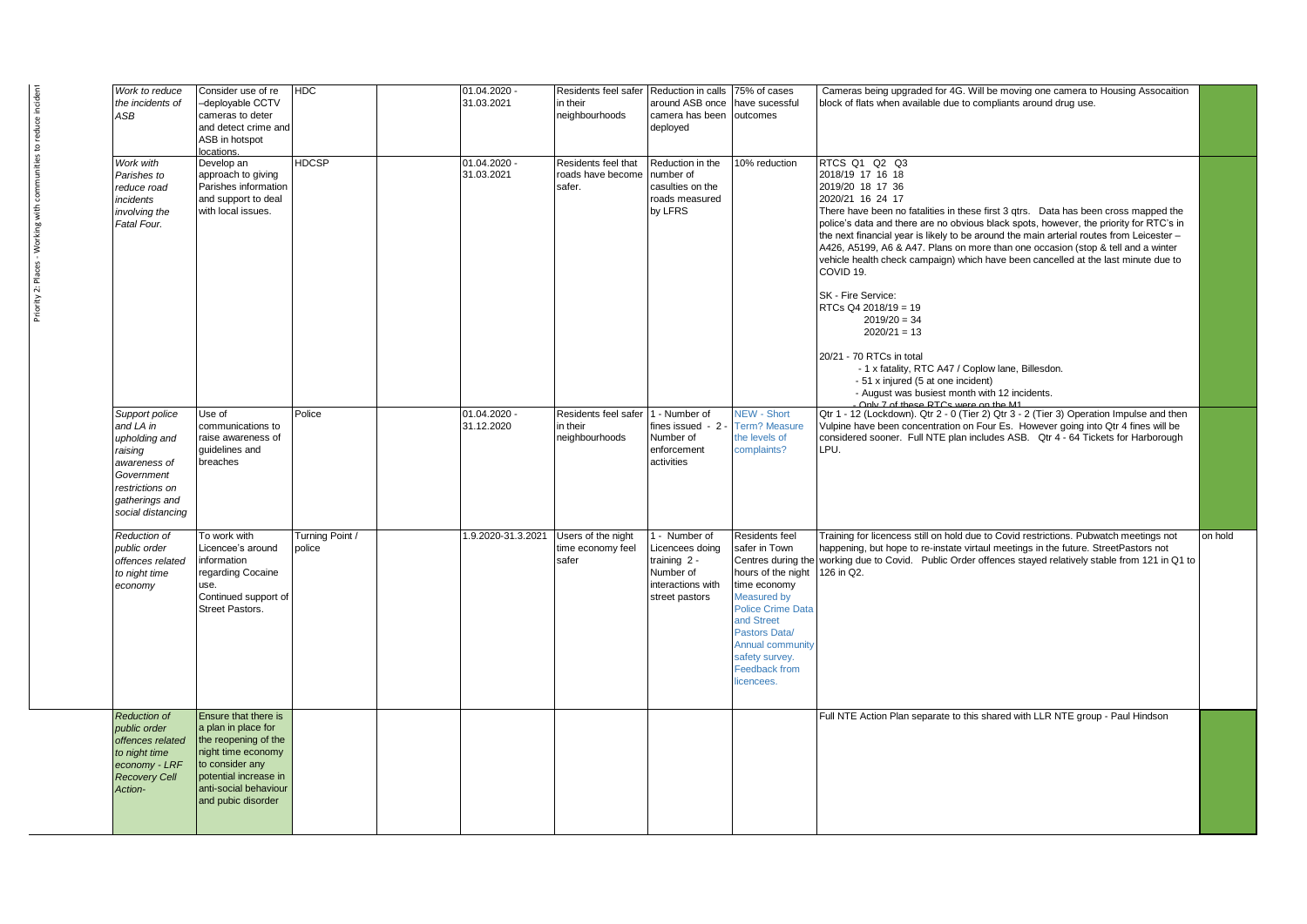|                                                     | Youth Inclusion<br>Project:                                                                              | The purpose of this<br>support, which will be<br>in the form of<br>intensive one to one<br>mentoring, will be to<br>integrate the young<br>person into<br>opportunities/activitie<br>s which will enhance<br>the young persons<br>future potential to<br>avoid becoming<br>NEET. | LCC            | OPCC-PLF              | 01.04.2020-<br>31.3.2021     | Young person<br>doesn't go on to re-<br>offend.                                       | .Number of high<br>risk first time<br>entrants attending<br>sessions<br>•Number of deter<br>young offenders<br>attending<br>sessions<br>•Demographics of<br>attendees<br>·Qualitative<br>information on<br>progress<br>•Examples of<br>cases |                                                                                                                       | See seperate report                                                                                                                                                                                                                                                                                                                                                                                                                                                                                                                                                                                                                   |            |
|-----------------------------------------------------|----------------------------------------------------------------------------------------------------------|----------------------------------------------------------------------------------------------------------------------------------------------------------------------------------------------------------------------------------------------------------------------------------|----------------|-----------------------|------------------------------|---------------------------------------------------------------------------------------|----------------------------------------------------------------------------------------------------------------------------------------------------------------------------------------------------------------------------------------------|-----------------------------------------------------------------------------------------------------------------------|---------------------------------------------------------------------------------------------------------------------------------------------------------------------------------------------------------------------------------------------------------------------------------------------------------------------------------------------------------------------------------------------------------------------------------------------------------------------------------------------------------------------------------------------------------------------------------------------------------------------------------------|------------|
| Link to the Police and Key priorities<br>Crime plan |                                                                                                          | Action                                                                                                                                                                                                                                                                           | Lead agency    | <b>Funding source</b> | Time scale                   | Outcome                                                                               | Performance measure                                                                                                                                                                                                                          |                                                                                                                       | Result                                                                                                                                                                                                                                                                                                                                                                                                                                                                                                                                                                                                                                | <b>RAG</b> |
|                                                     |                                                                                                          | Visible policing and Viable Partnerships                                                                                                                                                                                                                                         |                |                       |                              |                                                                                       |                                                                                                                                                                                                                                              |                                                                                                                       |                                                                                                                                                                                                                                                                                                                                                                                                                                                                                                                                                                                                                                       |            |
| practices and using                                 | Work to reduce<br>domestic burglary<br>within the District                                               | dentify trends and<br>location for Domestic<br>Burglary and<br>implement<br>campaigns to reduce<br>incidence.                                                                                                                                                                    | Police         |                       | $01.04.2020 -$<br>31.03.2021 | People feel better<br>informed on ways to<br>reduce burglary                          | Reduction in<br>burglary figures<br>Measured by<br>Police data                                                                                                                                                                               | Residents feel<br>Burglary is less of<br>a priority<br>Measured by the<br>Annual<br><b>Community Safety</b><br>Survey | Large reduction in burglary this year: Q4 YTD figure 280 down from 542 - 48.3%                                                                                                                                                                                                                                                                                                                                                                                                                                                                                                                                                        |            |
| by promoting good                                   | Work to reduce<br>Theft from motor<br>vehicles                                                           | Identify trends and<br>location for car crime<br>and implement<br>campaigns to reduce<br>incidence.                                                                                                                                                                              | Police         |                       | $01.04.2020 -$<br>31.03.2021 | People feel better<br>informed on ways to<br>reduce vehicle<br>crime                  | Reduction in car<br>crime offences<br>Measured by<br>Police data                                                                                                                                                                             | 10% reduction                                                                                                         | Large reduction in vehicle crime this year: Q4 YTD figure total Vehicle crime down to<br>365 from 712 - 48.7%                                                                                                                                                                                                                                                                                                                                                                                                                                                                                                                         |            |
| on taking personal responsibility,                  | Raise awareness<br>of Rural<br><b>Acquisitive Crime</b><br>and prevention<br>including<br>Heritage crime | Raise the profile of<br>self-help crime<br>reduction scheme to<br>raise awareness of<br>Rural watch,<br>including Horse<br>watch and Heritage<br>watch schemes<br>throughout<br>Harborough District.                                                                             | <b>HDC</b>     |                       | 01.04.2020<br>31.03.2021     | People feel better<br>informed on ways to<br>protect themselves<br>in rural locations | - Increase<br>engagement in<br>schemes<br>Measured at the<br><b>Annual Rural</b><br>Crime Conference<br>2. Increase in sign<br>up to<br>Neighbourhood<br>link                                                                                | Increase in sign<br>up to schemes                                                                                     | Neighbourhood Link – We have between 8-10% increase in signups per beat, working<br>towards 10% which we should hit in June 2021.<br>Beat Priorities: Broughton Astley And Walton (na39) Anti-social behaviour -<br>General, Road Safety Issues, Vehicle crime (theft from or theft of), fly tipping.<br>Lutterworth (na40) Anti-social behaviour - General, Road Safety Issues, Vehicle<br>crime (theft from or theft of).<br>Harborough North (na41) Anti-social behaviour - General, House burglary, Road<br>Safety Issues.<br>Harborough And The Bowdens (na42) Anti-social behaviour - General, Drug<br>dealing. House burglary. |            |
|                                                     | Raise awareness<br>of Rural<br><b>Acquisitive Crime</b><br>and prevention<br>including<br>Heritage crime | Use of social media<br>and other<br>communications to<br>Farms and Churches<br>to provide crime<br>prevention advice to<br>reduce their                                                                                                                                          | HDC and police |                       | $01.04.2020 -$<br>31.03.2021 | People feel better<br>informed on ways to<br>protect themselves<br>in rural locations | Number of<br>campaigns.<br>Increase of use of<br>social media                                                                                                                                                                                | Increase in<br>confidence around<br>rural crime<br>prevention.                                                        | Throughout the lockdown have used social media to help promote rural crime issues<br>main concern about use of public footpaths - allowing cattle out - damage to crops<br>and dogs worrying lifestock Promoted Crimestoppers initiative around barn fires in the<br>District and Police and LFRS worked x-border with Northants on enforcement.                                                                                                                                                                                                                                                                                      |            |
| To help supp<br>으<br>Property:                      | Work to reduce<br><b>Retail Crime</b>                                                                    | Work with HART and HART<br>other local retailers<br>to increase security<br>- retailer led<br>activities<br>campaigns, police<br>to work from retail<br>oremises.                                                                                                                |                |                       | $01.04.2020 -$<br>31.03.2021 | Businesses in the<br>schemes see a<br>reduction in theft<br>offences.                 | Reduction in<br>offences<br>Measured by<br>Police data                                                                                                                                                                                       | 5% reduction                                                                                                          | Shoplifting offences at Qtr 4 YTD are down to176 from 361 a reduction in 51%. This<br>is mainly due to number of shops closed due to tiered system and lockdowns in this<br>period.                                                                                                                                                                                                                                                                                                                                                                                                                                                   |            |